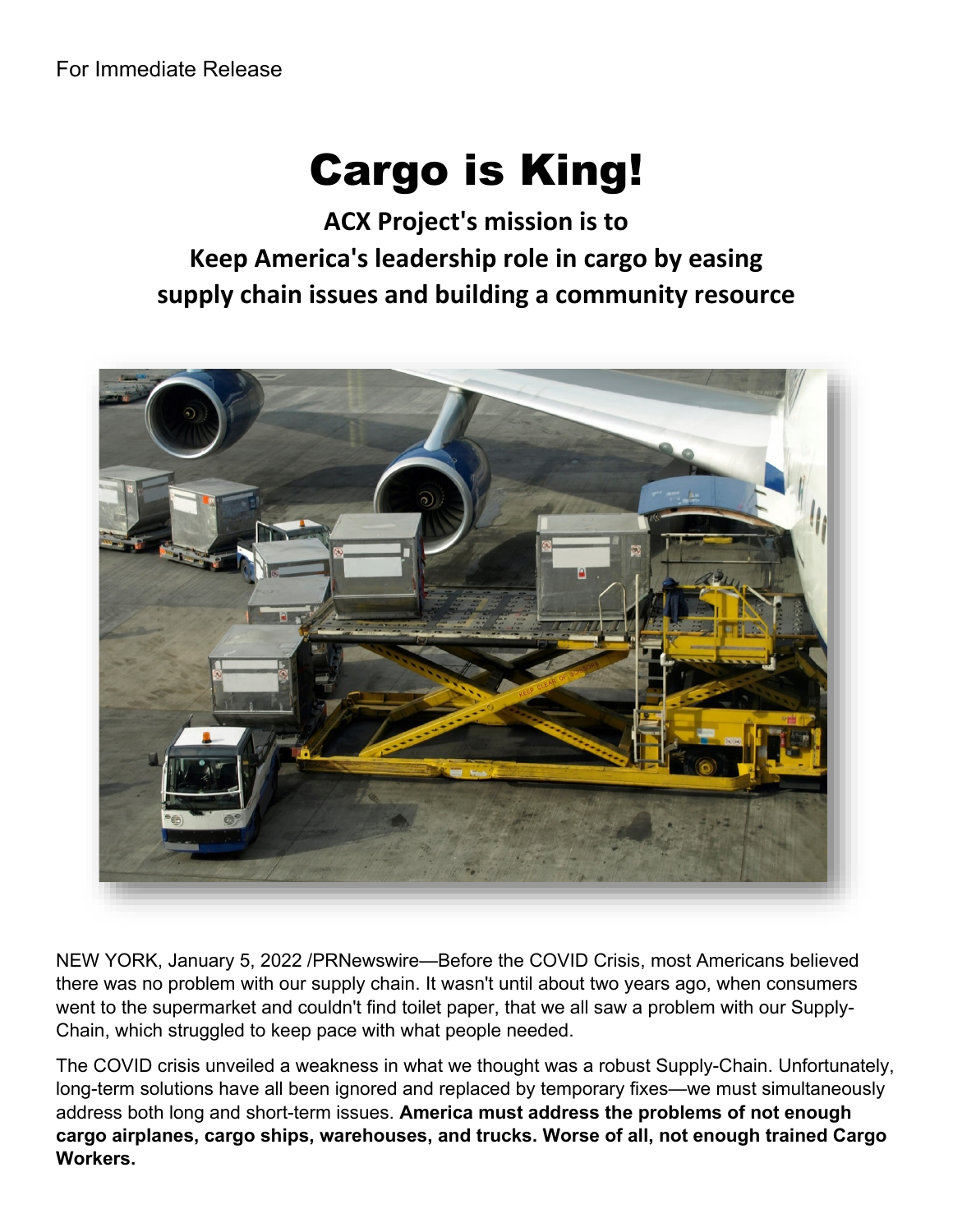The Pease Development Authority, the PDA, has given East West Aeronautical (EWA) the Right-of-Entry permission to perform an independent survey on a parcel of land called the "North 40 Acres." This access allows EWA to evaluate the property for geographical and geological suitability. The initiative is to build an Air Cargo, and Aviation Complex named the "ACX Project." The ACX Project [\(acxproject.com\)](http://www.acxproject.com/) is a **joint venture between EWA and Scharf Group to take advantage of the strategic location of Portsmouth International Airport (formerly Pease Air Force Base), which is perfectly positioned along the international trade routes.** 

With a discerning eye for the potential, **David Scharf, CEO of the Scharf Group, a partner and project investor, explained, "the airport could be an important conduit for European trade. It is perfectly situated along Interstate I-95, with rail and waterway nearby, allowing cargo to flow from one transportation mode to another."** ACX will help relieve the nation's limited freight capacity and reduce inflationary pressures driven by ever-rising warehouse costs and slow freight deliveries afflicting the country's Supply-Chain.

The "Aviation" portion of the ACX Project is an effort to bring aviation technology into the community as a public resource. Once built, the Aviation part of the Complex will work with local schools and colleges to certify air cargo workers to meet the demand for skilled Air Cargo Technicians and Logistic Engineers worldwide. In modern times, Air Cargo Workers are not muscle-bound guys.

Moving cargo today is all about high-tech devices and tools. Highly trained women and men operate heavy cargo equipment, using computer controls to manage mechanical lifters and robots. The ACX research and development team is working on a "warehouse-flight-line training simulator" program using Virtual Reality algorithms to teach cargo workers' problem-solving and anticipation skills and increase workers' situational awareness.



Project Manager and **EWA President Scott Webster says, "The ACX Project is much more than a brick-and-mortar; it is a community asset." ACX wants to create reasons for people to come to the airport rather than jumping on an airliner. "We've seen the public's interest in aviation**